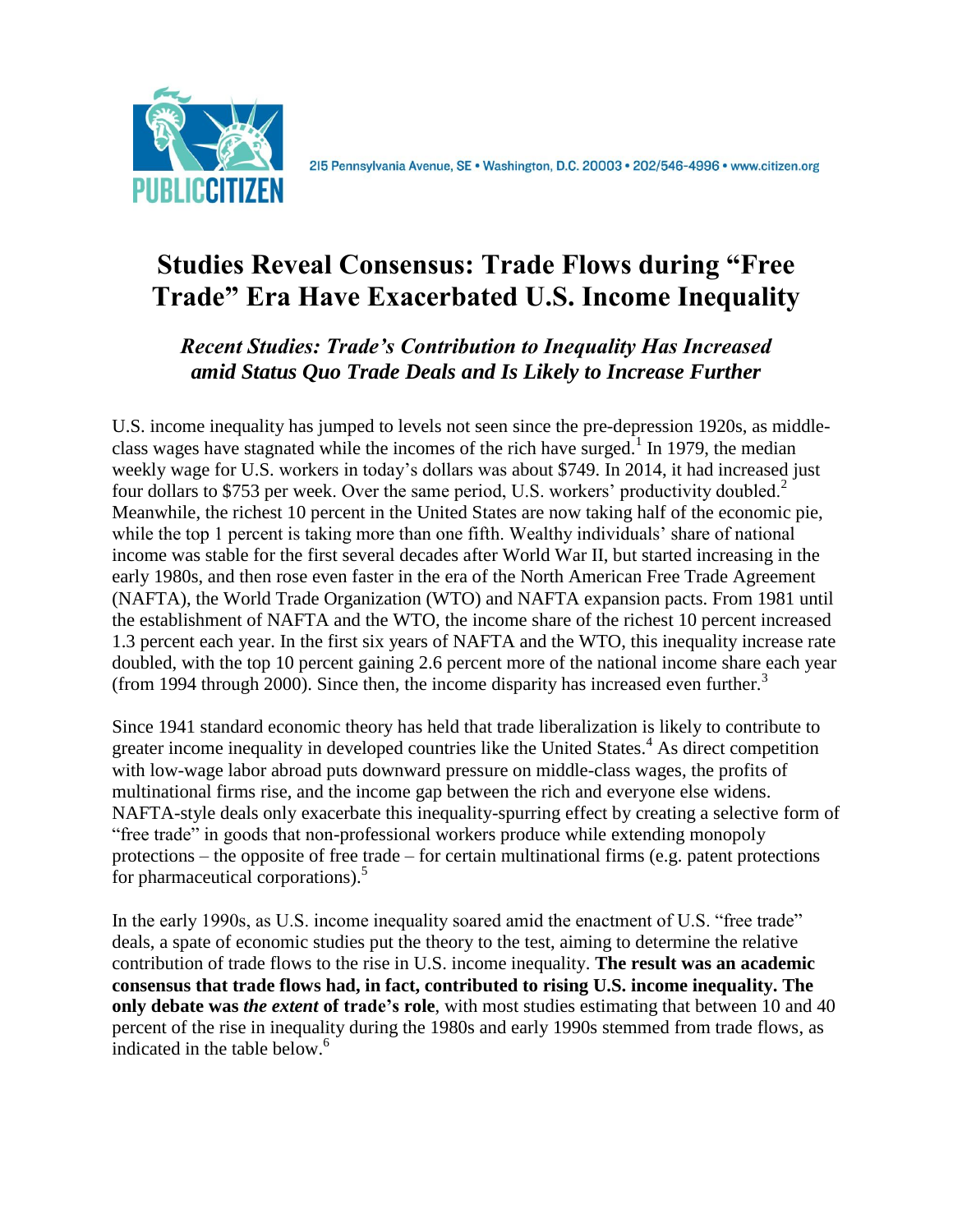| 1990s Studies on Trade's Impact on U.S. Income Inequality |                      |                                                           |
|-----------------------------------------------------------|----------------------|-----------------------------------------------------------|
| <b>Author(s)</b>                                          | <b>Year of Study</b> | <b>Portion of Inequality Increase Attributed to Trade</b> |
| Borjas, Freeman, Katz                                     | 1997                 | 5%                                                        |
| <b>Lawrence</b>                                           | 1996                 | 9%                                                        |
| Borjas and Ramey                                          | 1993                 | 10%                                                       |
| Cooper                                                    | 1994                 | 10%                                                       |
| Krugman                                                   | 1995                 | 10%                                                       |
| <b>Baldwin and Cain</b>                                   | 1994                 | $9-14%$                                                   |
| Leamer                                                    | 1994                 | 20%                                                       |
| Cline                                                     | 1997                 | 39%                                                       |
| <b>Karoly and Klerman</b>                                 | 1994                 | 55-141%                                                   |
| Wood                                                      | 1994                 | 100%                                                      |

#### **Status Quo Trade Deals Increase Inequality by Depressing Middle-Class Wages**

U.S. "free trade" agreements (FTAs) have contributed to the historic rise in U.S. income inequality primarily by exerting downward pressure on middle-class wages. Status quo trade deals have forced U.S. workers to compete directly with low-wage workers in countries with lax or nonexistent labor protections, while offering special protections to U.S. firms that offshore their production to those countries.<sup>7</sup> The predictable result has been the loss of U.S. jobs, primarily in higher-paying manufacturing sectors.

Of course, most workers who lose their jobs to imports or offshoring eventually find new work. But as manufacturing jobs have become scarcer, many trade-displaced workers have been forced to take lower-paying jobs in non-offshoreable service sectors. A recent National Bureau of Economic Research study concludes, "offshoring to low wage countries and imports [are] both associated with wage declines for US workers. We present evidence that **globalization has led to the reallocation of workers away from high wage manufacturing jobs into other sectors**  and other occupations, with large declines in wages among workers who switch..."<sup>8</sup> Indeed, according to the U.S. Bureau of Labor Statistics, about three out of every five displaced manufacturing workers who were rehired in 2014 experienced a wage reduction. About one out of every three took a pay cut of greater than 20 percent.<sup>9</sup> For the median manufacturing worker earning more than \$38,000 per year, this meant an annual loss of at least \$7,600.<sup>10</sup>

But the wage losses are not limited to those workers who actually lose their jobs under trade deals. When manufacturing workers are displaced and seek new jobs, they add to the supply of U.S. workers available for non-offshorable, non-professional jobs in hospitality, retail, health care and more. **As increasing numbers of trade-displaced workers have joined the glut of workers competing for these non-offshorable jobs, real wages have actually been declining in these growing sectors.**<sup>11</sup> The downward pressure on wages thus spreads to much of the middle class.

Meanwhile, status quo trade deals have eroded U.S. workers' power to reverse the middle-class wage stagnation via collective bargaining. In the past, U.S. workers represented by unions were able to bargain for their fair share of economic gains generated by productivity increases.<sup>12</sup> But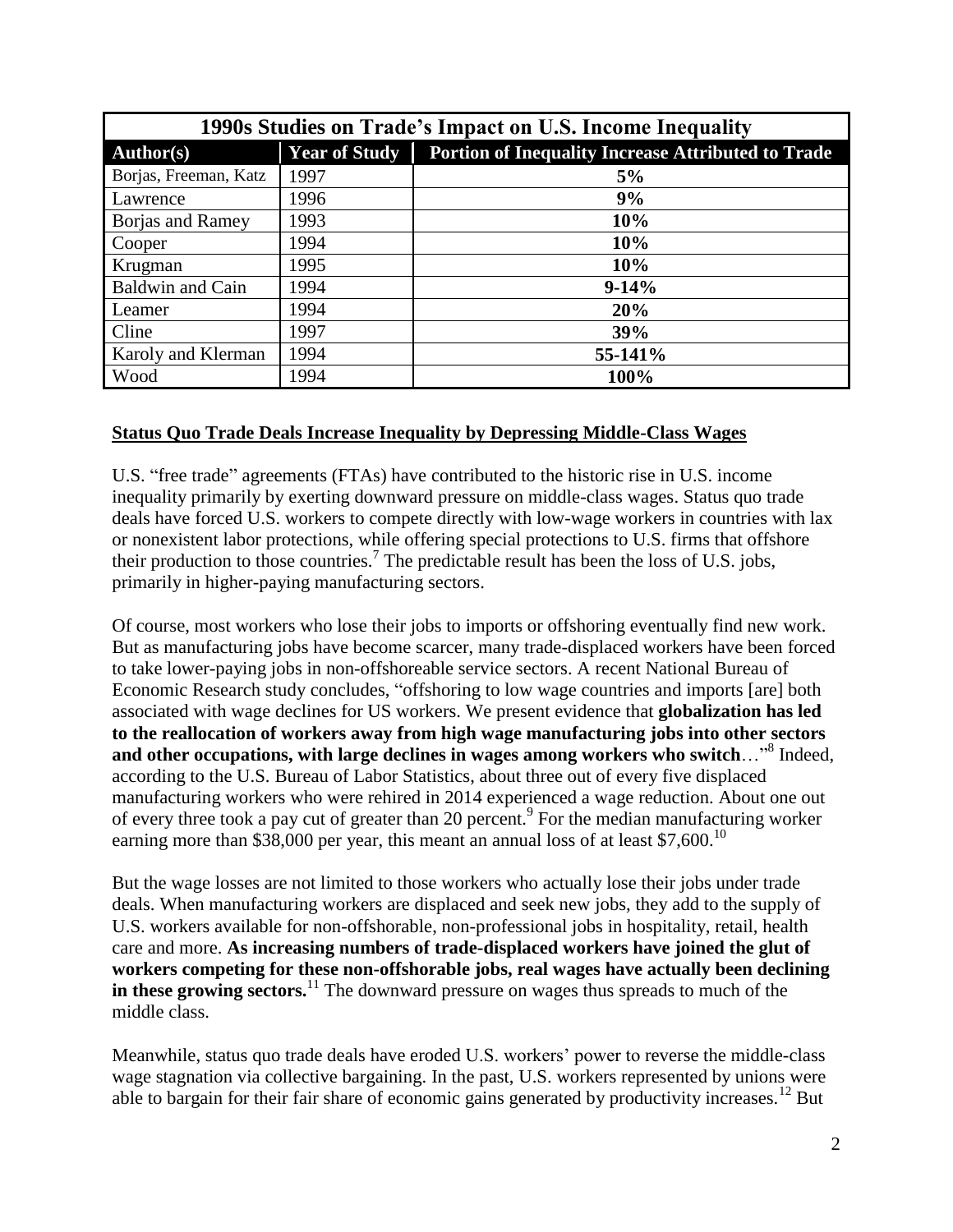the foreign investor protections in today's "trade" agreements, by facilitating the offshoring of production, alter the power dynamic between workers and their employers. **NAFTA-style deals boost firms' ability to suppress workers' requests for wage increases with credible threats to offshore their jobs.** For instance, a study for the North American Commission on Labor Cooperation – the body established in the labor side agreement of NAFTA – showed that after passage of NAFTA, as many as 62 percent of U.S. union drives faced employer threats to relocate abroad. After NAFTA took effect, the factory shut-down rate following successful union certifications tripled. $^{13}$ 

Some analysts argue that technology-related efficiency gains also spur U.S. manufacturing job loss and exert downward pressure on middle-class wages, in attempt to diminish the role of trade policy in exacerbating U.S. income inequality.<sup>14</sup> But recent studies indicate that the role of technology has been overstated. A 2013 National Bureau of Economic Research study on the U.S. job impacts of both technology and trade finds "no net employment decline" from technological change from 1990 to 2007 while finding a strong correlation between increasing import competition from China and "significant falls in employment, particularly in manufacturing and among non-college workers." <sup>15</sup> In another 2013 study, **Federal Reserve economists find "limited support" for the notion that technological change explains U.S. workers' declining share of national income, while identifying increasing import competition and offshoring as "a leading potential explanation."**<sup>16</sup> An earlier study by International Monetary Fund economists similarly concludes, "Among developed countries…the adverse impact of globalization [on income inequality] is somewhat larger than that of technological progress." <sup>17</sup> Regardless of how much importance should be ascribed to technological change, the importance of status quo trade in spurring income inequality is a consistent finding of the panoply of studies cited above and below. Since Congress actually has a say over trade policy, why would we not push for a new trade policy that fosters rather than erodes middle-class wages and diminishes rather than widens the yawning income gap?

# **Pro-FTA Think Tank: Trade Responsible for 39% of Inequality Growth**

In one of the more frequently cited studies from the 1990s – a 1997 report published by the pro- "free trade" Institute for International Economics (now the Peterson Institute for International Economics)<sup>18</sup> – author William Cline estimated that trade was responsible for a 7 percent gross increase in U.S. wage inequality during a time period in which wage inequality rose by a total of 18 percent – meaning that **the trade impact on U.S. wage inequality amounted to 39 percent of observed inequality growth**.

Cline used an economic model to calculate that trade liberalization, trade costs, and offshoring were responsible for an estimated 7 percent gross increase in the wage inequality that had occurred from 1973 to 1993 (i.e. a 7 percent rise in the ratio of the wages earned by those with some college education compared to the wages earned by those with a high school education or lower).<sup>19</sup> Cline reported an 18 percent total wage inequality increase during this time period.<sup>20</sup> Dividing the 7 percent trade-prompted inequality increase by the 18 percent total inequality increase amounts to a 39 percent contribution of trade to the rise in inequality.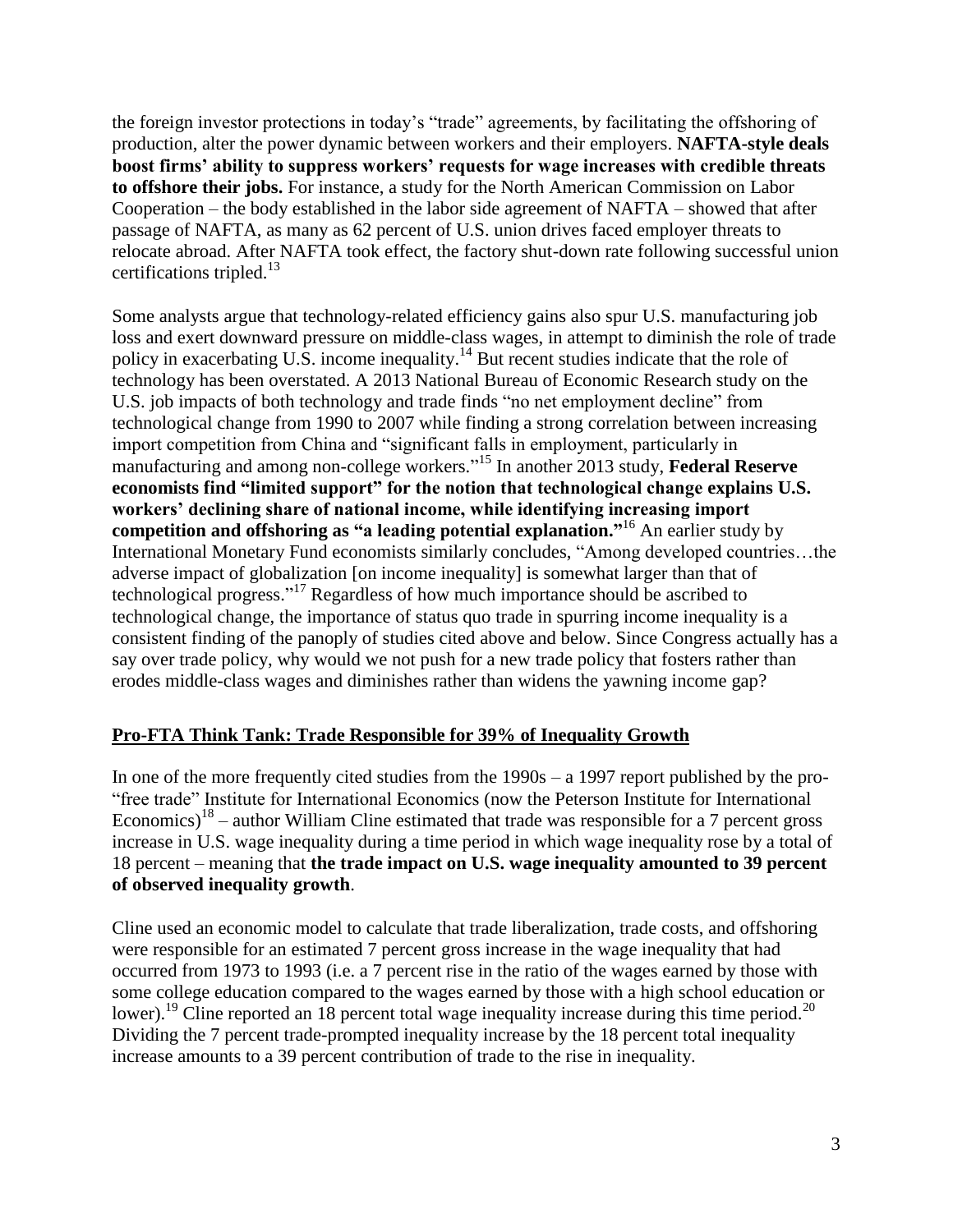In his study, Cline noted that trade was just one of several factors contributing to the rise in inequality, and that trade's 7 percent gross contribution was less than 10 percent of the total estimated *gross* contributions of all inequality-exacerbating factors.<sup>21</sup> While Cline attempted to downplay the results of his own model (trade's estimated 39 percent contribution to the net increase in inequality) and instead emphasize trade's smaller share of the total estimated *gross*  contributions to inequality, Cline himself admitted that this interpretation of the results was not "typical[]."<sup>22</sup> Indeed, in his review of other scholars' studies listed in the above table, Cline himself reported the primary result of each study by dividing the estimated trade-prompted gross inequality increase by the observed net inequality increase – the same method used to arrive at the 39 percent estimate using the data from Cline's study.<sup>23</sup> This standard approach makes sense, because if trade flows had not spurred a 7 percent increase in U.S. wage inequality (to use Cline's study), the total observed rise in inequality indeed would have been about 39 percent lower.

Further, while Cline's study named several non-trade factors contributing to the rise in income inequality, the factor with the largest substantiated gross contribution to inequality was trade. Other inequality-exacerbating factors included increased immigration (an estimated 2 percent contribution), a reduced real minimum wage (an estimated 5 percent contribution) and deunionization (an estimated 3 percent contribution – one arguably influenced by trade deals that enable the offshoring threats used to counter union drives).<sup>24</sup> After accounting for all of these factors, Cline was left with a missing 67 percent gross contribution to wage inequality (required to arrive at the observed 18 percent *net* inequality increase after taking into account downward pressures on inequality).<sup>25</sup> Cline then "arbitrarily" assigned half of this mystery category to "skill biased technical change" and kept the other half as "unexplained."<sup>26</sup> While the resulting role allocated to technological change significantly exceeded that found for trade, the allocation was not substantiated by any economic model or calculation, leaving trade as the study's largest inequality-exacerbating factor backed up by data.

# **Recent Studies Reveal Rising Impact of Trade on U.S. Income Inequality**

More recent studies have concluded that **trade's role in exacerbating U.S. income inequality has likely grown since the 1990s**, as U.S. imports from lower-wage countries, and U.S. job offshoring to those countries, have risen dramatically amid the implementation of NAFTA, the WTO and a series of NAFTA expansion pacts, impacting an increasing swath of middle-class jobs. Further, an array of studies now project future increases in the offshoring of U.S. jobs, suggesting that **even under current U.S. trade policy, trade flows will soon be responsible for an even greater share of rising U.S income inequality**. Were the TPP to take effect, expanding status quo U.S. trade policy and incentivizing further offshoring to low-wage countries like Vietnam, it would only exacerbate trade's contribution to historically high U.S. income inequality.

#### **Why are American Workers getting Poorer? China, Trade and Offshoring***; Avraham Ebenstein, Ann Harrison and Margaret McMillan; National Bureau of Economic Research; March 2015*

In this study on trade's impact on U.S. workers' wages, the authors conclude, "We find significant effects of globalization, with offshoring to low wage countries and imports both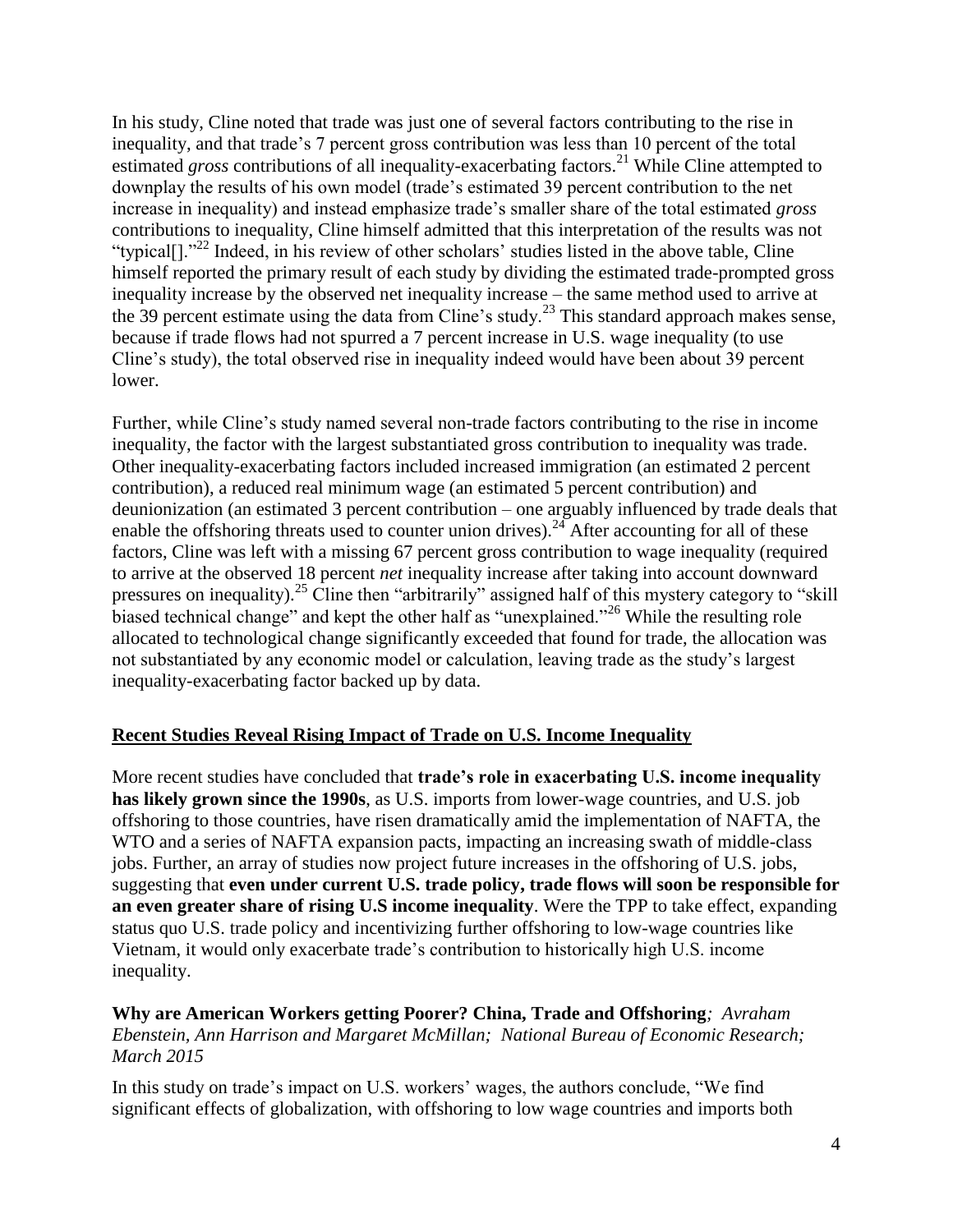associated with wage declines for US workers. We present evidence that globalization has led to the reallocation of workers away from high wage manufacturing jobs into other sectors and other occupations, with large declines in wages among workers who switch..."<sup>27</sup> Running econometric tests on wage and trade data from 1983-2008, the economists find that **a 10 percent increase in an occupation's exposure to import competition was associated with a more than 15 percent drop in wages for U.S. workers performing somewhat routine tasks** (and a nearly 3 percent wage decline for U.S. workers overall). As many middle-class occupations have faced surging imports from FTA countries, this finding indicates particularly large wage losses for U.S. workers under status quo trade deals. The authors also find statistically significant wage declines associated with the offshoring of U.S. jobs to low-wage countries, particularly in recent years (2000-2008), as offshoring has increased. <sup>28</sup> The study controlled for technological change so as to capture the impacts of imports and offshoring alone.<sup>29</sup>

#### **IV Quantile Regression for Group-level Treatments, with an Application to the Distributional Effects of Trade;** *Denis Chetverikov, Bradley Larsen, and Christopher Palmer; National Bureau of Economic Research; March 2015*

This study on the U.S. wage impacts of rising import competition from China from 1990 to 2007 finds that "Chinese import competition affected the wages of low-wage earners more than highwage earners, **demonstrating how increases in trade can causally exacerbate local income inequality**." Indeed, the authors' econometric tests find that for the lower third of U.S. workers by income, the downward pressure on wages from the import competition was twice as strong as the average effect.  $30<sup>30</sup>$ 

#### **The Decline of the U.S. Labor Share***; Michael W. L. Elsby, Bart Hobijn and Aysegul Sahin; The Brookings Institution; Fall 2013*

Economists at the Federal Reserve and University of Edinburgh used this study to identify why U.S. workers' share of national income has been steadily declining over the past couple decades. After a battery of econometric tests, the authors find "limited support" for the theory that technological change primarily explains middle-class workers' diminishing slice of the economic pie. Instead, they conclude, "our analysis identifies offshoring of the labor-intensive component of the U.S. supply chain as a leading potential explanation of the decline in the U.S. labor share over the past 25 years."<sup>31</sup> Indeed, their findings "suggest that increases in the import exposure of U.S. businesses can account for 3.3 percentage points of the 3.9 percentage point decline in the U.S. payroll share over the past quarter century.<sup>"32</sup> That is, **increases in offshoring and import competition since about the dawn of the NAFTA era are associated with 85 percent of the observed decline in U.S. workers' share of national income** – a result that the economists find "striking," leading them to suggest that if the trade status quo continues, "the labor share will continue to decline."<sup>33</sup>

# **Using Standard Models to Benchmark the Costs of Globalization for American Workers without a College Degree***;**Josh Bivens; Economic Policy Institute; March 22, 2013*

In this study Josh Bivens, an economist at the Economic Policy Institute, updates an early-1990s model estimate of the impact of trade flows on U.S. income inequality and finds that, using the model's own conservative assumptions, one third of the increase in U.S. income inequality from 1973 to 2011 was due to trade with low-wage countries.<sup>34</sup> More importantly, Bivens finds that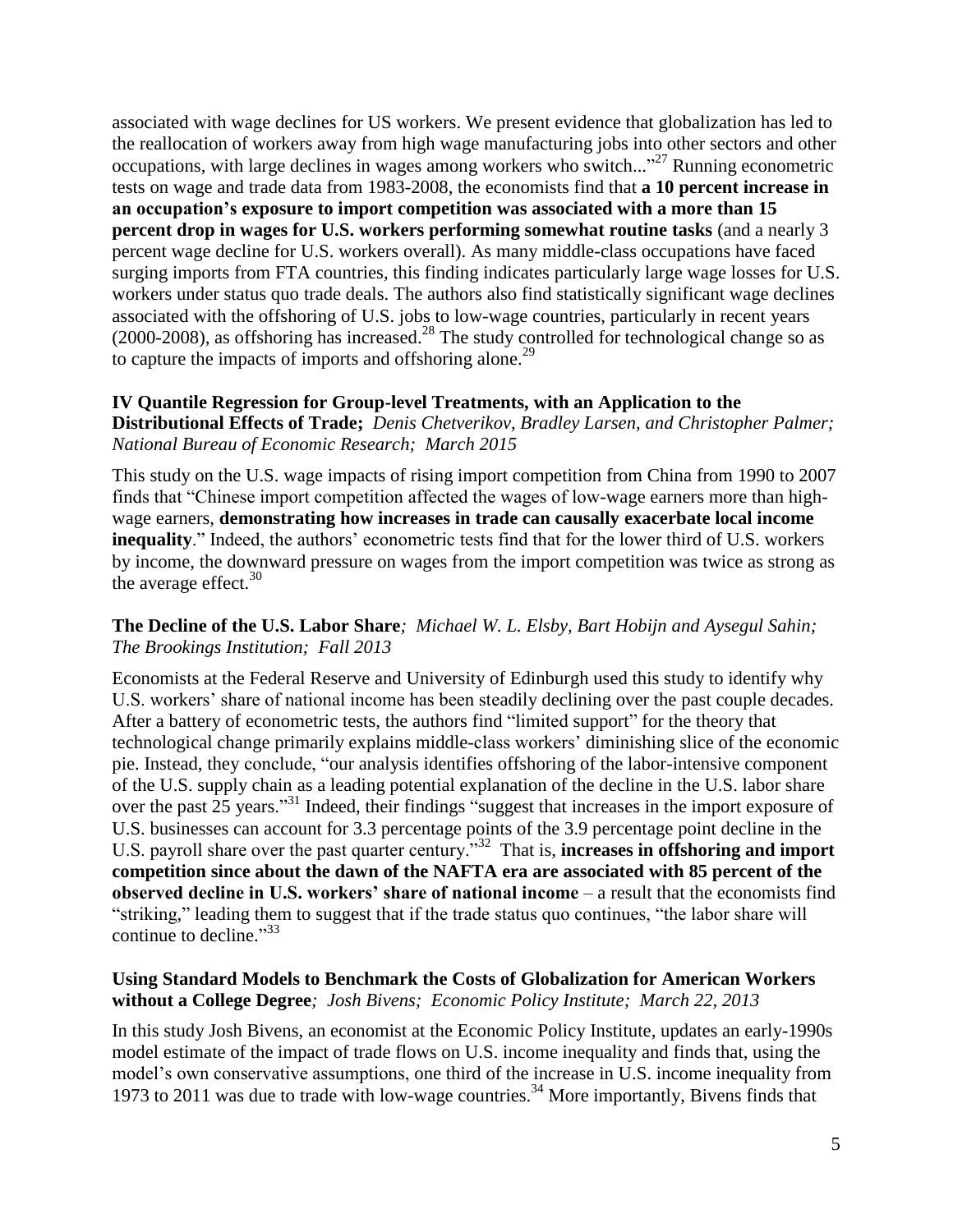the trade-attributable share of the rise in income inequality has increased rapidly since the 1990s as manufacturing imports from low-wage countries have escalated. The data reveal that **while trade spurred 17 percent of the income inequality increase occurring from 1973 to 1995, trade flows were responsible for more than 93 percent of the rise in income inequality from 1995 to 2011 – a period marked by a series of U.S. "free trade" deals.**<sup>35</sup> Expressed in dollar terms, Bivens estimates that trade's inequality-exacerbating impact spelled a \$1,761 loss in wages in 2011 for the average full-time U.S. worker without a college degree.<sup>36</sup> Bivens concludes, "various policy decisions that have governed how the American economy is integrated into the global economy have increased the damage done to American workers…[including] pursuing expanded global integration through trade agreements that carve out protections for corporate investors but not for American workers..."<sup>37</sup>

#### **Rising Income Inequality: Technology, or Trade and Financial Globalization?***; Florence Jaumotte, Subir Lall, and Chris Papageorgiou; International Monetary Fund; July 2008*

The International Monetary Fund authors find that the rise in income inequality from 1981-2003 in 20 developed countries, including the United States, is *primarily* attributable to trade and financial globalization trends. They conclude that globalization's contribution to inequality has outweighed the role of technological advancement: **"Among developed countries…the adverse impact of globalization is somewhat larger than that of technological progress."** 38

# **Trade and Wages, Reconsidered***; Paul Krugman; The Brookings Institution; Spring 2008*

In a Brookings Institution study, Nobel-winning economist Paul Krugman finds that trade flows likely now account for an even greater degree of U.S. income inequality than that found in a series of studies from the early 1990s, which had already concluded that trade liberalization had a negative, but modest, impact on income inequality in developed countries like the United States. Like Bivens (see above), Krugman notes that U.S. manufacturing imports from low-wage developing countries have grown dramatically in the last two decades, suggesting that the role of trade flows in spurring U.S. income inequality growth is "considerably larger" than before.<sup>39</sup> Krugman concludes, **"…there has been a dramatic increase in manufactured imports from developing countries since the early 1990s. And it is probably true that this increase has been a force for greater inequality in the United States and other developed countries."**<sup>40</sup>

#### **Globalization, American Wages, and Inequality: Past, Present, and Future***; Josh Bivens; Economic Policy Institute; September 6, 2007*

In this report Bivens cites an array of recent economic studies that project that the offshoring of U.S. jobs will increase under current trade policy, suggesting a substantial further rise in the impact of trade flows on U.S. income inequality.<sup>41</sup> For example, Princeton economist and former Council of Economic Advisors member Alan Blinder estimates that about one in every four U.S. jobs, including higher-paying service-sector jobs, could be offshored in the foreseeable future.<sup>42</sup> While such studies differ in the projected extent of future U.S. job offshoreability, all imply an increase in the impact of trade flows on U.S. income inequality. Bivens finds that **the range of projections for increased offshoring suggest a further 74 to 262 percent increase in U.S. income inequality attributable to trade with lower-wage countries, compared to the level**  seen in 2006.<sup>43</sup> Bivens concludes, "The potential level of redistribution caused by offshoring is vast, and, so should be the policy response."<sup>44</sup>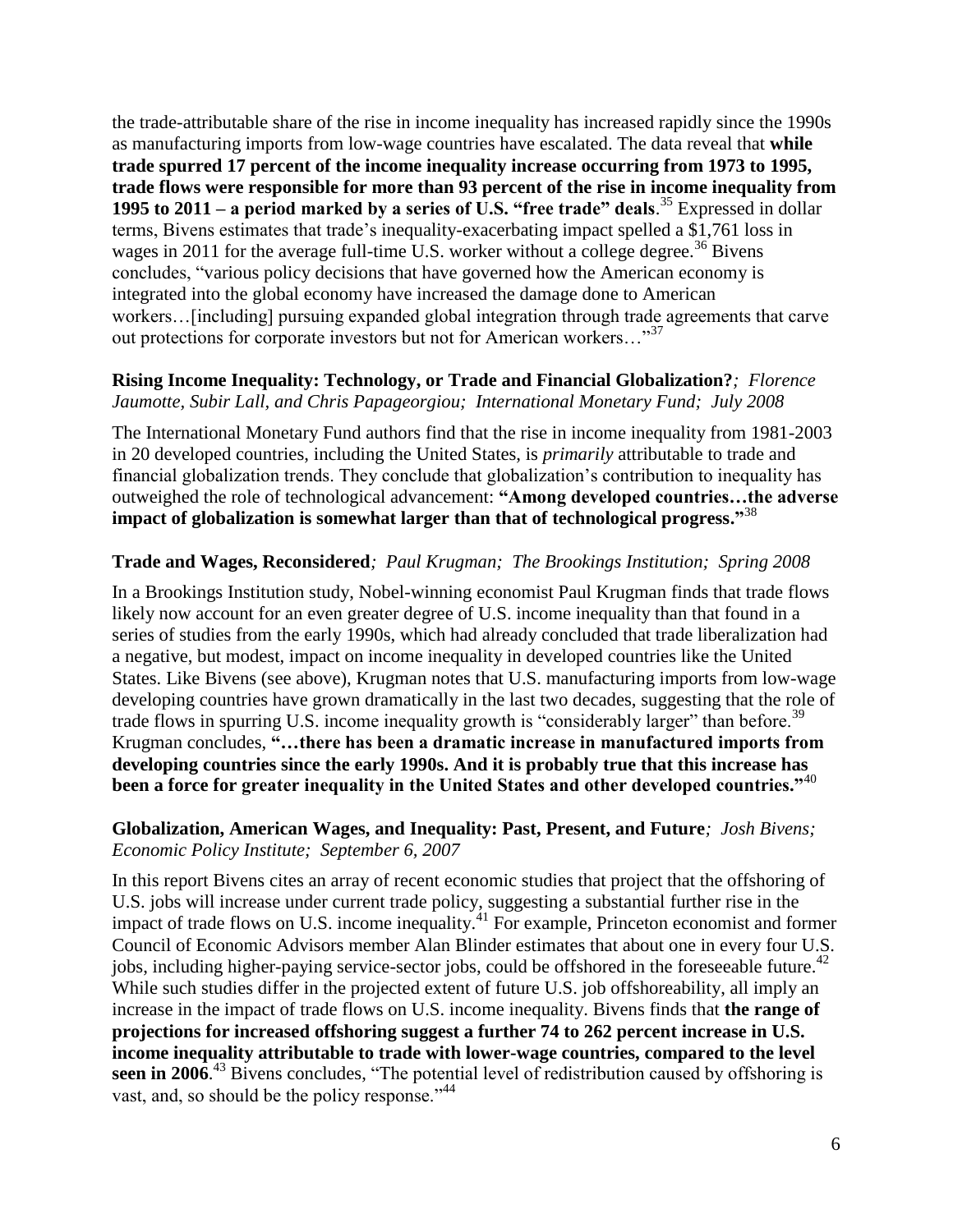#### **TPP-Spurred Inequality Increase Would Mean a Pay Cut for 90% of Workers**

The TPP would further exacerbate U.S. income inequality by forcing U.S. workers to compete directly with even lower-paid workers abroad while expanding past FTAs' incentives for firms to offshore middle-class U.S. jobs to low-wage countries. The pact's investment chapter would create extraordinary rights and privileges for foreign investors, eliminating many of the usual risks and costs that make firms think twice before relocating abroad.<sup>45</sup> In addition, the TPP would place U.S. workers in direct competition with workers in low-wage TPP member countries like Vietnam, where wages average less than 60 cents an hour,  $46$  independent unions are banned and child labor is rampant.<sup>47</sup> If the legacy of existing FTAs provides any indication, this uneven playing field would spur a surge in imported goods from TPP countries, resulting in more layoffs of middle-class U.S. workers.<sup>48</sup> Like manufacturing workers displaced under current trade pacts, many workers who would lose their jobs to TPP-spurred offshoring or imports would be forced to compete for lower-paying service sector jobs, putting further downward pressure on middle-class wages and fueling greater income inequality.

Defenders of the TPP sometimes acknowledge the pact likely would further constrain middleclass wages, but claim that the deal would produce economic gains, largely in the form of cheaper imported consumer goods, that would outweigh those costs for most U.S. workers. Economists at the Center for Economic and Policy Research (CEPR) put that theory to the test, using the results of a study by the pro-TPP Peterson Institute for International Economics that, despite using overoptimistic assumptions, projected the TPP would result in tiny economic gains in 2025. CEPR assessed whether those projected gains would counterbalance increased downward pressure on middle-class wages from the TPP, applying the empirical evidence on how recent trade flows have contributed to growing U.S. income inequality. Even with the most conservative estimate of trade's contribution to inequality from the studies cited above (that trade is responsible for just 10 percent of the recent rise in income inequality), they found that the losses from projected TPP-produced inequality would wipe out the tiny projected gains for the median U.S. worker. With the still-conservative estimate that trade is responsible for just 15 percent of the recent rise in U.S. income inequality, the CEPR study found that the TPP would mean wage losses for all but the richest 10 percent of U.S. workers.<sup>49</sup> That is, for any workers making less than \$90,060 per year (the current 90th percentile wage), the TPP would mean a pay  $cut<sup>50</sup>$ 

# **ENDNOTES**

 $\overline{\phantom{a}}$ 

<sup>&</sup>lt;sup>1</sup> Thomas Piketty and Emmanuel Saez, "The Evolution of Top Incomes: A Historical and International Perspective," National Bureau of Economic Research Paper 11955, January 2006; numbers updated through 2014 in a June 2015 extract, available at:<http://www.econ.berkeley.edu/~saez/>

<sup>&</sup>lt;sup>2</sup> Median wage data for 1979-2014: U.S. Bureau of Labor Statistics, "Weekly and Hourly Earnings Data from the Current Population Survey," Series ID LEU0252881600, extracted May 2015. Available at: [http://data.bls.gov.](http://data.bls.gov/) Productivity data: U.S. Bureau of Labor Statistics, Major Sector Productivity and Costs index, Series ID PRS88003093, extracted May 2015. Available at: [http://data.bls.gov.](http://data.bls.gov/)

<sup>&</sup>lt;sup>3</sup> Thomas Piketty and Emmanuel Saez, "The Evolution of Top Incomes: A Historical and International Perspective," National Bureau of Economic Research Paper 11955, January 2006; numbers updated through 2014 in a June 2015 extract, available at:<http://www.econ.berkeley.edu/~saez/>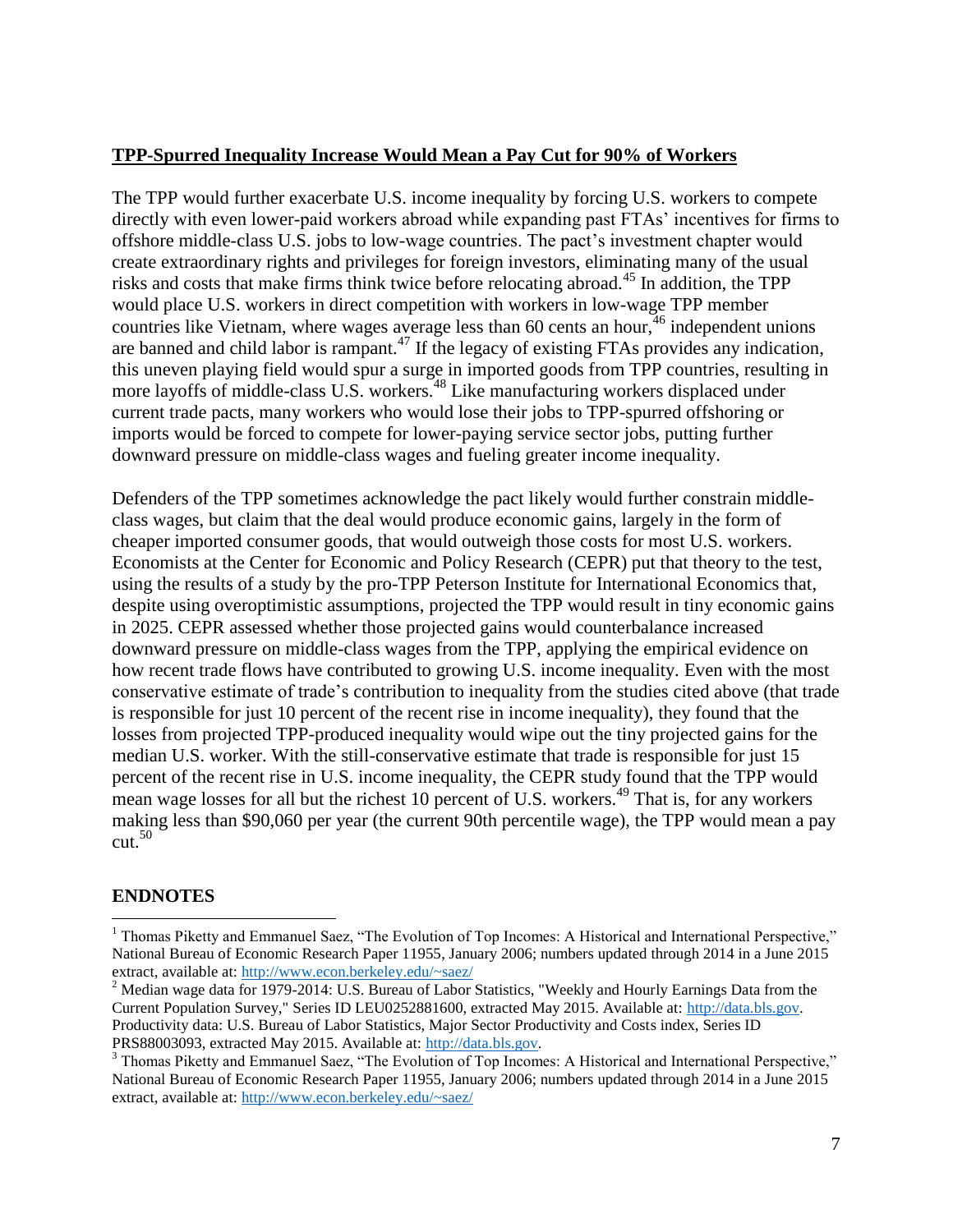4 *See* Wolfgang F. Stolper and Paul A. Samuelson, "Protection and Real Wages," *The Review of Economic Studies,* Vol. 9, No. 1 (November 1941), at 58-73.

 $\overline{\phantom{a}}$ 

<sup>6</sup> Most of these studies were summarized by William R. Cline, *Trade and Income Distribution* (Washington, D.C.: Institute for International Economics, 1997), at 35-150 (see summary table at 140-143). The studies cited here are those that have produced numerical estimates of trade's contribution to the rise in wage inequality. Other studies producing non-numerical assessments have produced an equally varied assessment of trade's role, from "minimal" to "very high," as summarized by Cline. Cline did not include the Lawrence study: Robert Z. Lawrence, *Single World, Divided Nations?: International Trade and the OECD Labor Markets* (Washington, D.C.: Brookings Institution, 1996), at 68-71.

<sup>7</sup> See Public Citizen, "Table of Foreign Investor-State Cases and Claims under NAFTA and Other U.S. 'Trade' Deals," June 2015. Available at: [http://www.citizen.org/documents/investor-state-chart.pdf.](http://www.citizen.org/documents/investor-state-chart.pdf)

<sup>8</sup> Avraham Ebenstein, Ann Harrison and Margaret McMillan, "Why Are American Workers Getting Poorer? China, Trade and Offshoring," National Bureau of Economic Research, Working Paper 21027, March 2015, at Abstract. Available at: [http://www.nber.org/papers/w21027.pdf.](http://www.nber.org/papers/w21027.pdf)

<sup>9</sup> U.S. Bureau of Labor Statistics, "Displaced Workers Summary," Table 7, U.S. Department of Labor, Aug. 26, 2014. Available at: [http://www.bls.gov/news.release/disp.nr0.htm.](http://www.bls.gov/news.release/disp.nr0.htm)

<sup>10</sup> U.S. Bureau of Labor Statistics, "May 2014 National Industry-Specific Occupational Employment and Wage Estimates: Sectors 31, 32, and 33 – Manufacturing," Occupational Employment Statistics, U.S. Department of Labor, accessed June 24, 2015. Available at: [http://www.bls.gov/oes/current/naics2\\_31-33.htm#00-0000.](http://www.bls.gov/oes/current/naics2_31-33.htm#00-0000)

<sup>11</sup> Bureau of Labor Statistics, Current Employment Statistics survey, series ID CEU7072000003, accommodation and food services industry, extracted June 11, 2015. Available at: [http://www.bls.gov/ces/.](http://www.bls.gov/ces/)

<sup>12</sup> Dean Baker, *The United States Since 1980,* (Cambridge: Cambridge University Press, 2007), at 35-45.

<sup>13</sup> Kate Bronfenbrenner, *"The Effects of Plant Closing or Threat of Plant Closing on the Right of Workers to* Organize," Cornell University, Prepared for North American Commission for Labor Cooperation, 1996, at 7. Available at: [http://digitalcommons.ilr.cornell.edu/cgi/viewcontent.cgi?article=1000&context=intl.](http://digitalcommons.ilr.cornell.edu/cgi/viewcontent.cgi?article=1000&context=intl) 

<sup>14</sup> See, for example, James Sherk, "Technology Explains Drop in Manufacturing Jobs," The Heritage Foundation, October 12, 2010. Available at: [http://www.heritage.org/research/reports/2010/10/technology-explains-drop-in](http://www.heritage.org/research/reports/2010/10/technology-explains-drop-in-manufacturing-jobs)[manufacturing-jobs.](http://www.heritage.org/research/reports/2010/10/technology-explains-drop-in-manufacturing-jobs) 

<sup>15</sup> David H. Autor, David Dorn and Gordon H. Hanson, "Untangling Trade and Technology: Evidence from Local Labor Markets," National Bureau of Economic Research, Working Paper 18938, April 2013, at Abstract. Available at: [http://www.nber.org/papers/w18938.pdf.](http://www.nber.org/papers/w18938.pdf)

<sup>16</sup> Michael W. L. Elsby, Bart Hobijn and Aysegul Sahin, "The Decline of the U.S. Labor Share," Brookings Papers on Economic Activity, Fall 2013, at 1, 43 and 47. Available at:

[http://www.brookings.edu/~/media/Projects/BPEA/Fall%202013/2013b\\_elsby\\_labor\\_share.pdf.](http://www.brookings.edu/~/media/Projects/BPEA/Fall%202013/2013b_elsby_labor_share.pdf)

<sup>17</sup> Florence Jaumotte, Subir Lall and Chris Papageorgiou, "Rising Income Inequality: Technology, or Trade and Financial Globalization?" International Monetary Fund, Working Paper 08/185, July 2008, at 14. Available at: [http://www.imf.org/external/pubs/ft/wp/2008/wp08185.pdf.](http://www.imf.org/external/pubs/ft/wp/2008/wp08185.pdf)

 $\frac{18}{18}$  William R. Cline, Trade and Income Distribution (Washington, D.C.: Institute for International Economics, 1997).  $19$  The 7 percent estimate is actually the lower of two estimates produced by the model in Cline's report. Using the sectoral elasticities of the original model, Cline found that trade flows contributed to a 10 percent increase the wage ratio, or 56 percent of the observed increase in wage inequality. It is after narrowing the gap between sectoral elasticities in a sensitivity test that Cline produced the 7 percent estimate. William R. Cline, *Trade and Income Distribution* (Washington, D.C.: Institute for International Economics, 1997), at 232.

<sup>20</sup> William R. Cline, *Trade and Income Distribution* (Washington, D.C.: Institute for International Economics, 1997), at 254.

<sup>21</sup> William R. Cline, *Trade and Income Distribution* (Washington, D.C.: Institute for International Economics, 1997), at 268. Cline estimated that an increase in the supply of skilled labor relative to unskilled labor should have accounted for a 40 percent gross *decrease* in the skilled/unskilled wage ratio during the time period of study. Given the observed 18 percent net *increase* in the wage ratio, Cline calculated that a 97 percent gross increase must have been the total effect from all inequality-exacerbating factors (e.g. trade, immigration, deunionization, etc.). The unchained sum of the inequality contribution of all these factors amounted to 75 percentage points. See Cline's summary table on page 264 for more information.

<sup>5</sup> *See* Dean Baker, "Want 'free trade'? Open the medical and drug industry to competition," *The Guardian*, November 11, 2013. Available at: [http://www.theguardian.com/commentisfree/2013/nov/11/support-real-free-trade](http://www.theguardian.com/commentisfree/2013/nov/11/support-real-free-trade-medical-costs)[medical-costs.](http://www.theguardian.com/commentisfree/2013/nov/11/support-real-free-trade-medical-costs)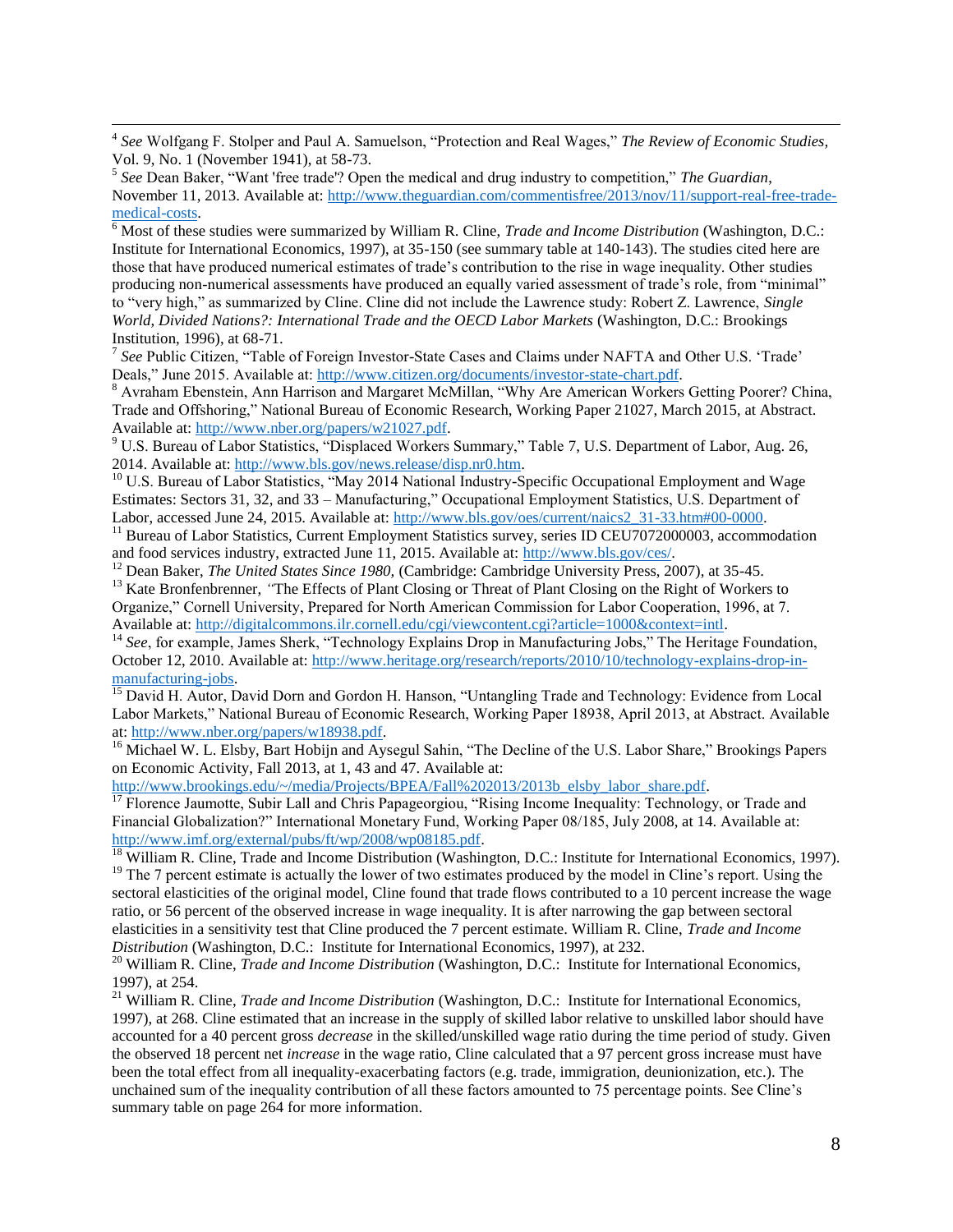<sup>22</sup> William R. Cline, *Trade and Income Distribution* (Washington, D.C.: Institute for International Economics, 1997), at 145-146.

 $\overline{\phantom{a}}$ 

<sup>23</sup> William R. Cline, *Trade and Income Distribution* (Washington, D.C.: Institute for International Economics, 1997), at 35-150 (see summary table at 140-143).

<sup>24</sup> William R. Cline, *Trade and Income Distribution* (Washington, D.C.: Institute for International Economics, 1997), at 264.

<sup>25</sup> William R. Cline, *Trade and Income Distribution* (Washington, D.C.: Institute for International Economics, 1997), at 268.

<sup>26</sup> William Cline, "Trade and Income Distribution: The Debate and New Evidence," Peterson Institute for International Economics, Policy Brief 99-7, September 1999. Available at:

[http://www.iie.com/publications/pb/pb.cfm?ResearchID=94.](http://www.iie.com/publications/pb/pb.cfm?ResearchID=94) It should be noted that Cline's decision to assign half of the unexplained gross inequality contribution to skill biased technical change is more prudent than other studies that have attributed 100 percent of unexplained inequality contributions to this factor without serious substantiation. Still, an arbitrary assignment of any significant portion of such a large unexplained category to any factor seems inappropriate without more rigorous, data-based justification.

<sup>27</sup> Avraham Ebenstein, Ann Harrison and Margaret McMillan, "Why Are American Workers Getting Poorer? China, Trade and Offshoring," National Bureau of Economic Research, Working Paper 21027, March 2015, at Abstract. Available at: [http://www.nber.org/papers/w21027.pdf.](http://www.nber.org/papers/w21027.pdf)

<sup>28</sup> Avraham Ebenstein, Ann Harrison and Margaret McMillan, "Why Are American Workers Getting Poorer? China, Trade and Offshoring," National Bureau of Economic Research, Working Paper 21027, March 2015, at 14-17. Available at: [http://www.nber.org/papers/w21027.pdf.](http://www.nber.org/papers/w21027.pdf)

<sup>29</sup> Avraham Ebenstein, Ann Harrison and Margaret McMillan, "Why Are American Workers Getting Poorer? China, Trade and Offshoring," National Bureau of Economic Research, Working Paper 21027, March 2015, at 7. Available at: [http://www.nber.org/papers/w21027.pdf.](http://www.nber.org/papers/w21027.pdf)

<sup>30</sup> Denis Chetverikov, Bradley Larsen, and Christopher Palmer, "IV Quantile Regression for Group-level Treatments, with an Application to the Distributional Effects of Trade," National Bureau of Economic Research, Working Paper 21033, March 2015, at 15. Available at: [http://www.nber.org/papers/w21033.pdf.](http://www.nber.org/papers/w21033.pdf)

<sup>31</sup> Michael W. L. Elsby, Bart Hobijn and Aysegul Sahin, "The Decline of the U.S. Labor Share," Brookings Papers on Economic Activity, Fall 2013, at 1. Available at:

[http://www.brookings.edu/~/media/Projects/BPEA/Fall%202013/2013b\\_elsby\\_labor\\_share.pdf.](http://www.brookings.edu/~/media/Projects/BPEA/Fall%202013/2013b_elsby_labor_share.pdf)

<sup>32</sup> Michael W. L. Elsby, Bart Hobijn and Aysegul Sahin, "The Decline of the U.S. Labor Share," Brookings Papers on Economic Activity, Fall 2013, at 43. Available at:

[http://www.brookings.edu/~/media/Projects/BPEA/Fall%202013/2013b\\_elsby\\_labor\\_share.pdf.](http://www.brookings.edu/~/media/Projects/BPEA/Fall%202013/2013b_elsby_labor_share.pdf)

<sup>33</sup> Michael W. L. Elsby, Bart Hobijn and Aysegul Sahin, "The Decline of the U.S. Labor Share," Brookings Papers on Economic Activity, Fall 2013, at 4 and 47. Available at:

[http://www.brookings.edu/~/media/Projects/BPEA/Fall%202013/2013b\\_elsby\\_labor\\_share.pdf.](http://www.brookings.edu/~/media/Projects/BPEA/Fall%202013/2013b_elsby_labor_share.pdf)

<sup>34</sup> Josh Bivens, "Using Standard Models to Benchmark the Costs of Globalization for American Workers without a College Degree," Economic Policy Institute, Briefing Paper #354, March 22, 2013, at 6. Available at:

[http://s3.epi.org/files/2013/standard-models-benchmark-costs-globalization.pdf.](http://s3.epi.org/files/2013/standard-models-benchmark-costs-globalization.pdf) Income inequality is measured here as the wage ratio of U.S. workers with a college degree versus those without one.

<sup>35</sup> Josh Bivens, "Using Standard Models to Benchmark the Costs of Globalization for American Workers without a College Degree," Economic Policy Institute, Briefing Paper #354, March 22, 2013, at 6.

[http://s3.epi.org/files/2013/standard-models-benchmark-costs-globalization.pdf.](http://s3.epi.org/files/2013/standard-models-benchmark-costs-globalization.pdf) 

<sup>36</sup> Josh Bivens, "Using Standard Models to Benchmark the Costs of Globalization for American Workers without a College Degree," Economic Policy Institute, Briefing Paper #354, March 22, 2013, at 8.

[http://s3.epi.org/files/2013/standard-models-benchmark-costs-globalization.pdf.](http://s3.epi.org/files/2013/standard-models-benchmark-costs-globalization.pdf)

<sup>37</sup> Josh Bivens, "Using Standard Models to Benchmark the Costs of Globalization for American Workers without a College Degree," Economic Policy Institute, Briefing Paper #354, March 22, 2013, at 9.

[http://s3.epi.org/files/2013/standard-models-benchmark-costs-globalization.pdf.](http://s3.epi.org/files/2013/standard-models-benchmark-costs-globalization.pdf)

<sup>38</sup> Florence Jaumotte, Subir Lall and Chris Papageorgiou, "Rising Income Inequality: Technology, or Trade and Financial Globalization?" International Monetary Fund, Working Paper 08/185, July 2008, at 14. Available at: [http://www.imf.org/external/pubs/ft/wp/2008/wp08185.pdf.](http://www.imf.org/external/pubs/ft/wp/2008/wp08185.pdf)

39 Paul R. Krugman, "Trade and Wages, Reconsidered," Brookings Institution, Brookings Papers on Economic Activity, Spring 2008, at 106. Available at:

[http://www.brookings.edu/~/media/projects/bpea/spring%202008/2008a\\_bpea\\_krugman.pdf.](http://www.brookings.edu/~/media/projects/bpea/spring%202008/2008a_bpea_krugman.pdf)